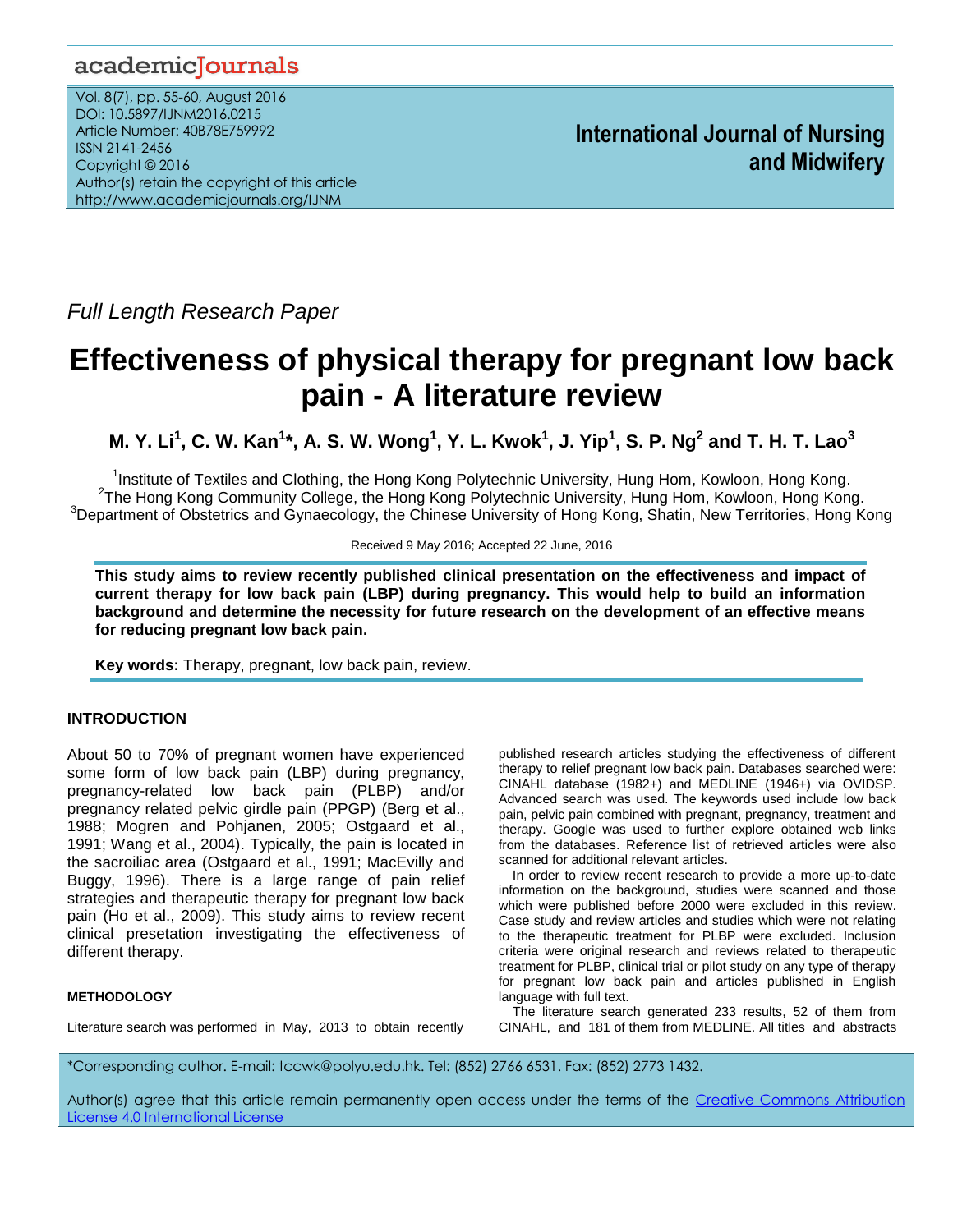werereviewed. Fourty-four (44) were excluded due to duplication and 173 were excluded due to not fulfilling inclusion criteria. Three (3) were added from hand searching of the reference lists of eligible articles. Figure 1 shows the summary of study selection process. After reviewing all the selected studies, it was observed that recent therapy for reducing low back pain can be categorized into three main groups: (i) maternity support belts or binders, (ii) acupuncture and (iii) water aerobics and exercises. Their effect on pregnanyrelated low back pain have been researched as a preventive or therapeutic treatment to manage or reduce pregnant LBP. The selected studies are summarised in Table 1.

#### **Significance of this study**

This review provides general understanding of recent physical therapies for the relief of low back pain during pregnancy and their effectiveness. The results contribute to the field with a more up-todate information which can help healthcare professionals to provide advice with evidence to pregnant women who suffered in low back pain.

#### **DISCUSSION**

#### **Maternity support garment**

Among the four categories of maternity support garment (belts, briefs, cradles and torso supports) (Ho et al., 2009), research data was found only for the effectiveness of belts to reduce pregnant LBP, no studies have investigated the effectiveness of the other three types of maternity support garments. The effect of reducing pregnant LBP by maternity support belt has been examined and proven (Kalus et al., 2008; Nilsson-Wikmar et al., 2005; Carr, 2003). Maternity support belts are regarded as a safe, low cost and accessible device (Carr, 2003) and have been recommended for the management of lumbar spine and/or pelvic pain symptoms (Borg-stein et al., 2005; Balık et al., 2014; Ritchie, 2003; Perkins et al., 1998). The belt application is shown to have a mechanical effect of reducing the mobility, laxity and sagittal rotation of the sacroiliac joints in healthy women and in women with pregnancy-related pelvic girdle pain (Damen et al., 2002; Mens et al., 2006; Vleeming et al., 1992). The pelvic belt was found to cause a significant decrease in the sagittal rotation in the sacroiliac joints (Vleeming et al., 1992). It was found that sacroiliac joint laxity was significantly reduced when the belt was worn in a high position (just below the anterior superior iliac spines) rather than in a low position (at the level of the symphysis) (Damen et al., 2002). In another similar study, sacroiliac joint laxity was significantly decreased in both high and low belt positions, compared to that in nobelt condition. The belt application in the high position decreased the sacroiliac joint laxity to a significantly greater degree than that in the low position (Mens et al., 2006). These prove the use of a support belt may improve lumbo-pelvic stability. The hypothesis is that the support may either press the articular surfaces of

sacroiliac joint together and/or it may place the sacroiliac joint in an extreme position to provide stability (Ho et al., 2009). Although the results of most studies support that the maternity belt effectively reduces pregnant low back pain, however, there is study reported that the use of maternity belt has no additional effect. The researcher has evaluated the effect of combined treatment of maternity belt with other therapy. The study shows that there is reduction in pain, however, there were no statistically significant differences between groups (that is, the use of maternity support belt did not add effect to other treatment) (Haugland et al., 2006).

#### **Acupuncture**

The effectiveness of acupuncture was investigated and reported that it relieved pain without serious adverse effects in late pregnancy (Elden et al., 2008; Elden et al., 2005; Wedenberg et al., 2000; Kvorning et al., 2004). Research suggests that it may be advantageous to begin acupuncture therapy later in pregnancy to maximize pain relief (Ekdahl and Petersson, 2010). However, another finding showed that acupuncture had no significant effect on pain or on the degree of sick leave compared with non-penetrating sham acupuncture (Elden et al., 2008). Therefore, the efficiency of reducing pregnant LBP by acupuncture remains inconclusive. Researcher also compared the effect of acupuncture in the treatment of LBP in comparison with physiotherapy (Elden et al., 2005; Wedenberg et al., 2000). A researcher found that both acupuncture and stabilising exercises constitute efficient complements to standard treatment for the management of pelvic girdle pain during pregnancy, while acupuncture is superior to stabilising exercise stabilising exercises (Elden et al., 2005). Results from another study show that the mean visual analogue scale values in the acupuncture group were significantly lower both in comparison with the values before treatment and in comparison with the values of the physiotherapy group.

#### **Exercise and water aerobics**

A common treatment of LBP is physiotherapy. There are evidences shown that exercise and water aerobics are effective means to prevent or reduce pregnant LPB. Researchers have reviewed the effect of exercise on pregnant LBP (Elden et al., 2005; Depledge et al., 2005; Nilsson-Wikmar et al., 2005; Nascimento et al., 2012; Richards et al., 2012). They found evidence to support exercise as an effective means to improve functional outcomes. Researcher examined the effect of home exercise and clinic group exercise, and there is no significance difference between them (Nilsson-Wikmar et al., 2005). Research also showed that counseling and physical training may alleviate LBP and decrease the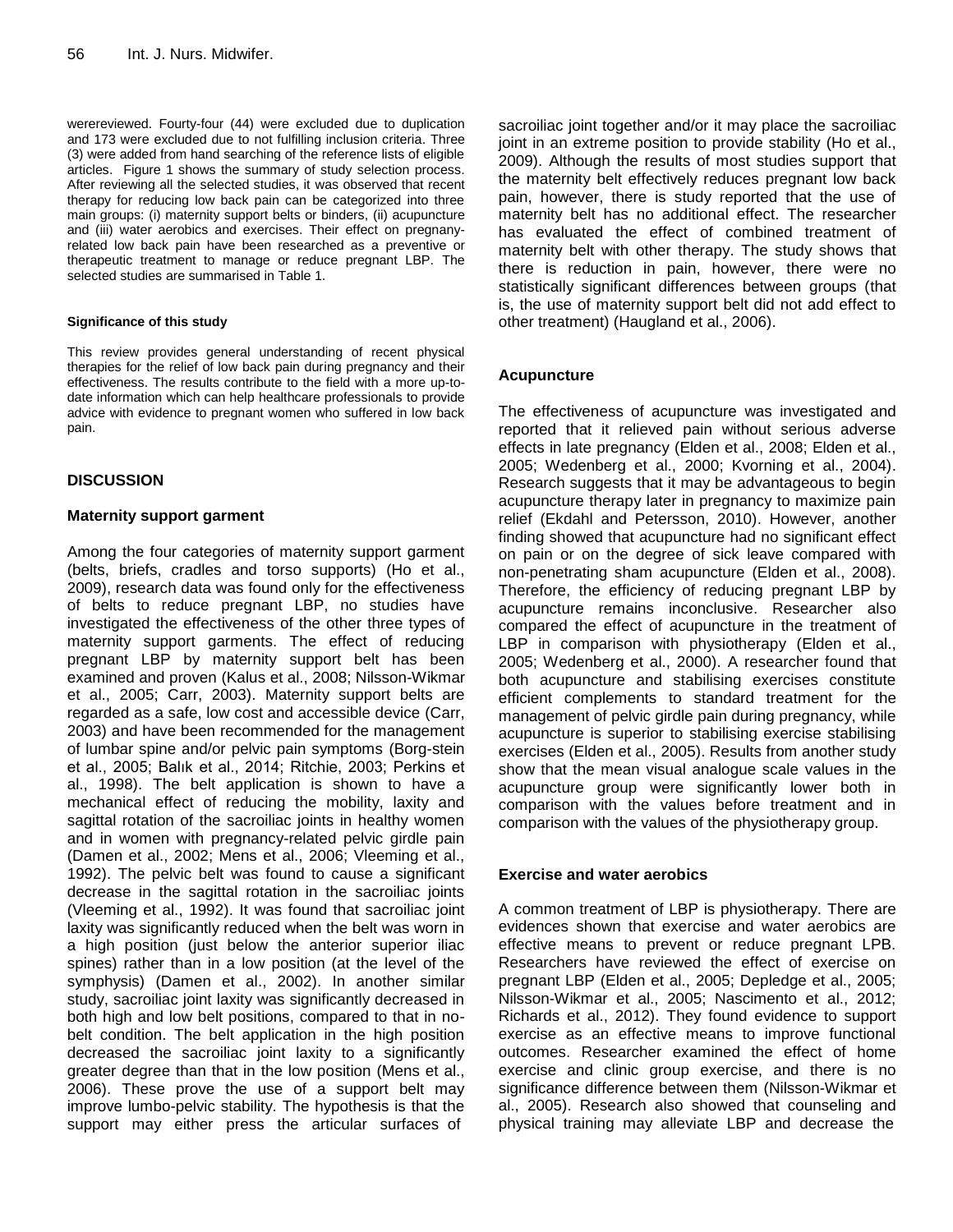

**Figure 1.** Summary of study selection process.

need for sick leave. Water aerobics is also found to diminish sick leave and it is concluded that it can be recommended to pregnant women (Granath et al., 2006). Previous research supported that water gymnastics has recently been reported to reduce the intensity of LBP in pregnant women (Kihlstrand et al., 1999).

#### **Study limitation**

The study aims to review the recent research on physical therapy to reduce pregnant low back pain; therefore only studies published after 2000 were included. The exclusion of previous studies limited the representative of the results concluded in this study.

### **Conclusion**

In this review paper, publications related to the effectiveness and impact of current therapy for low back pain during pregnancy were reviewed and it was observed

that recent therapy for reducing low back pain could be categorized into three main groups: (i) maternity support belts or binders, (ii) acupuncture, and (iii) water aerobics and exercises. After reviewing these clinical studies, it was found that the therapeutic effects of maternity support garments and acupuncture cannot be concluded. More research data is necessary before their effectiveness can be confirmed. Future research should evaluate both the independent effect and combined effect with other treatment of them in order to develop of an effective means for reducing pregnant low back pain.

#### **Conflict of Interests**

The authors have not declared any conflict of interests.

#### **ACKNOWLEDGEMENT**

Authors would like to thank the financial support from the Research Grant Council of The Hong Kong Special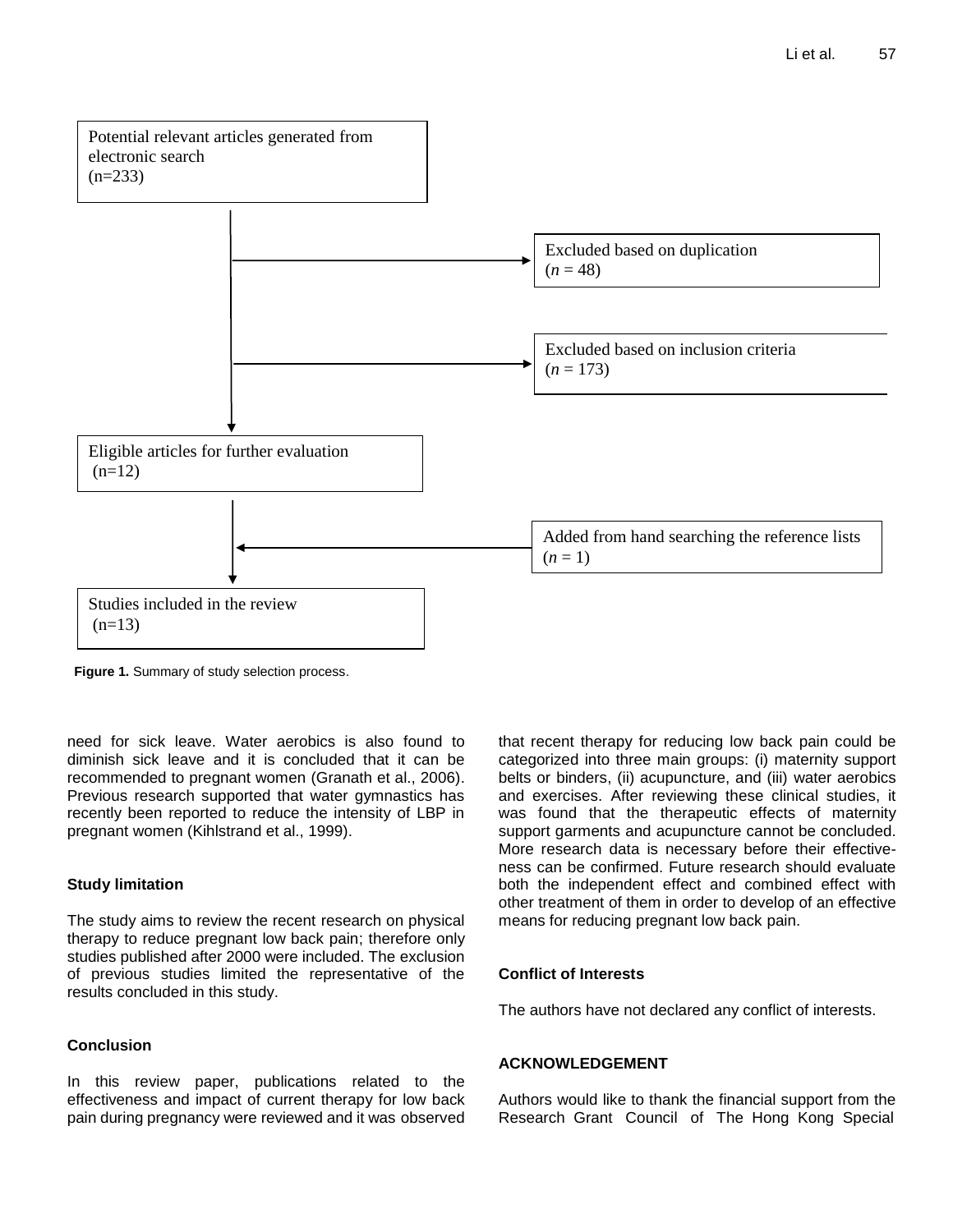#### **Table 1.** Selected studies from literature review.

| <b>References</b>                 | Year  | <b>Design and Setting</b>                                                                                                         | (n) | <b>Participants</b>                                                                                                                               | <b>Groups</b>                                                                                                                 | <b>Description</b>                                                                                                                                                                                                                                                                                                                         | <b>Findings</b>                                                                                                                                                                                  |
|-----------------------------------|-------|-----------------------------------------------------------------------------------------------------------------------------------|-----|---------------------------------------------------------------------------------------------------------------------------------------------------|-------------------------------------------------------------------------------------------------------------------------------|--------------------------------------------------------------------------------------------------------------------------------------------------------------------------------------------------------------------------------------------------------------------------------------------------------------------------------------------|--------------------------------------------------------------------------------------------------------------------------------------------------------------------------------------------------|
| Ekdahl and<br>Petersson<br>(2010) | 2010  | Intervention study                                                                                                                | 40  | Healthy pregnant women<br>presenting with low back and<br>pelvic pain at maternity<br>health care centers.                                        | Group 1: gestational week<br>20.<br>Group 2: gestational week<br>26.                                                          | Women received acupuncture<br>treatment from gestational week 20 or<br>week 26 respectively, for a period of 6<br>weeks divided into eight sessions of<br>30 minutes each.                                                                                                                                                                 | It may be advantageous to begin<br>acupuncture therapy later in<br>pregnancy to maximize pain<br>relief.                                                                                         |
| Elden et al.<br>(2008)            | 2008  | Randomised double-<br>blinded controlled trial.<br>East Hospital, Gothenburg,<br>and 25 antenatal primary<br>careunits in Sweden. | 115 | Healthy acupuncture-naive<br>pregnant women with<br>singleton fetuses at 12-29<br>completed gestational weeks<br>that experienced evening<br>pain | Group 1:standard treatment<br>plus acupuncture<br>Group 2: standard<br>treatment plus non-<br>penetrating sham<br>acupuncture | In the acupuncture group, sterilized<br>disposable needles were used.<br>In the non-penetrating sham<br>acupuncture group, participants<br>received a sham acupuncture device                                                                                                                                                              | Acupuncture had no significant<br>effect on pain or on the degree of<br>sick leave compared with non-<br>penetrating sham acupuncture.                                                           |
| Mårtensson<br>et al. (2008)       | 2008  | prospective, randomised,<br>controlled trial                                                                                      | 128 | Pregnant women with 37-42<br>gestational weeks and<br>spontaneous onset of labor<br>pain with a frequency of 3<br>contractions during 10 min      | Acupuncture Group (n=62)<br>Sterile water injections<br>Group (n=66).                                                         | The acupuncture group was treated<br>at GV20, LI4 and SP6 and depending<br>on where the pain was perceived.<br>The sterile water injection group was<br>given 4-8 subcutaneous injections of<br>0.5 ml sterile water.                                                                                                                      | Women given sterile water<br>injection experience less labor<br>pain compared to women given<br>acupuncture                                                                                      |
| Kalus et al.<br>(2008)            | 2007- | Randomised controlled<br>trial. A tertiary referral<br>hospital in Australia                                                      | 115 | Women between 20 and 36<br>weeks of pregnancy with<br>lumbar back or posterior<br>pelvic pain                                                     | Treatment Group with<br>BellyBra (n=55). Control<br>Group with Tubigrip (<br>$n=60$ )                                         | Participant completed a baseline<br>questionnaire and a follow-up<br>questionnaire at the completion of the<br>3-week study period on a return visit<br>to the antenatal clinic.                                                                                                                                                           | The BellyBra was more effective<br>than tubigrip in alleviating the<br>impact of pain on a number of<br>physical activities that constitute<br>daily life.                                       |
| Haugland et<br>al. (2006)         | 2006  | Randomized clinical study.                                                                                                        | 569 | Pregnant women with pelvic<br>pain between the 18th and<br>32nd week of gestation                                                                 | intervention group (n=/275)<br>and control group (n=/285)                                                                     | Intervention group participated in an<br>education program that consisted of<br>information, ergonomics, exercises,<br>pain management, advice for daily life<br>movement, pelvic belt/crutches, and<br>information about delivery.<br>Control group was not offered any<br>treatment, but were free to seek<br>advice or other treatment. | Postpartum pelvic girdle pain<br>improved with time both in the<br>intervention group and the control<br>group, but there were no<br>statistically significant differences<br>between the groups |
| Granath et<br>al. (2006)          | 2006  | Randomized controlled<br>clinical trial. Three<br>antenatal care centers.                                                         | 390 | Healthy pregnant women<br>understanding Swedish                                                                                                   | LBPE Group. Water<br>aerobics Group                                                                                           | Weekly group interventions of 45<br>minutes activity followed by 15<br>minutes of relaxation for both.                                                                                                                                                                                                                                     | Water aerobics has been shown<br>to diminish sick leave and can be<br>recommended to pregnant<br>women.                                                                                          |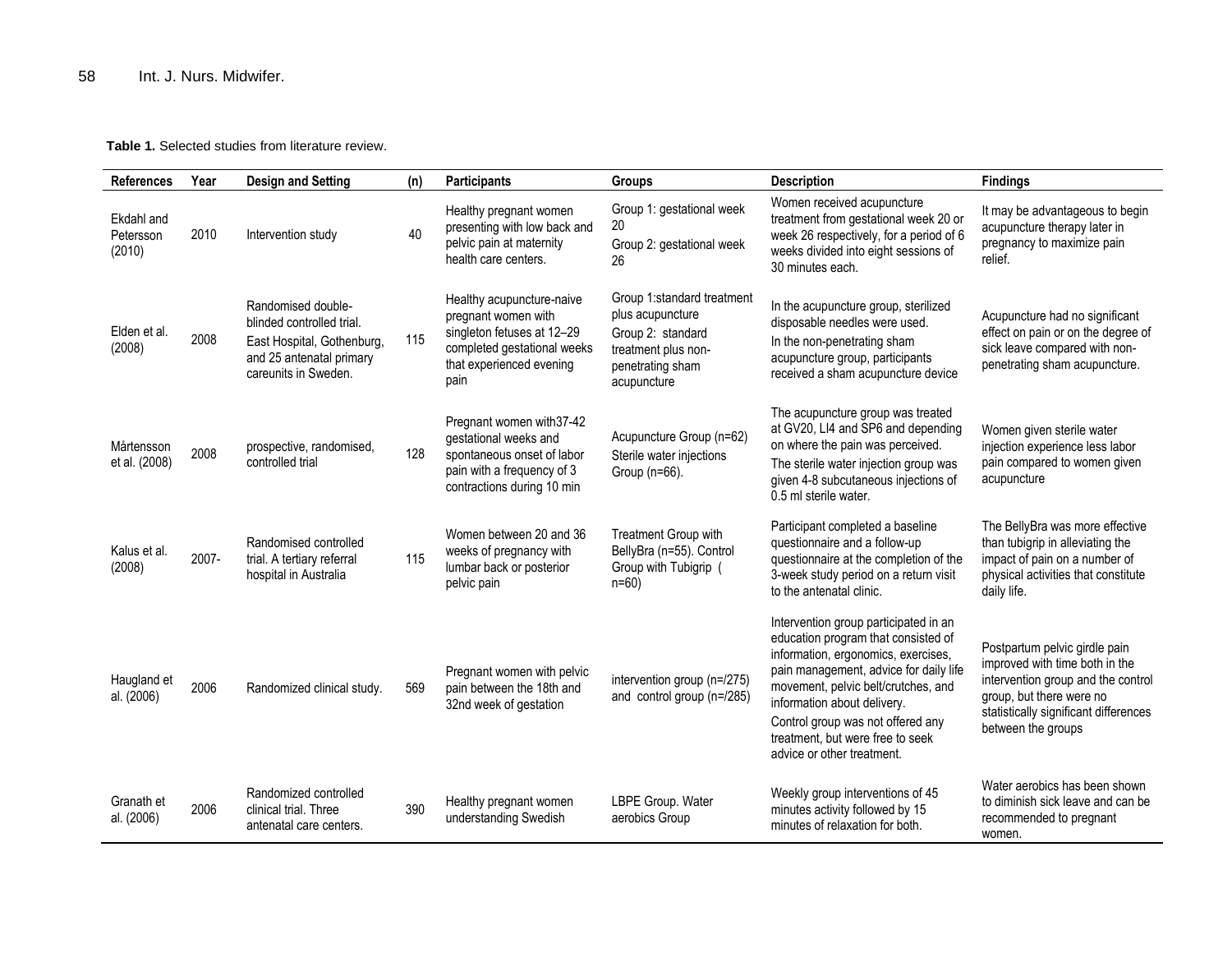### Table 1. Cont'd.

| Elden et al.<br>(2005)              | 2005  | Randomised single blind<br>controlled trial.                    | 386 | Healthy women at 12-31<br>completed gestational<br>weeks, well integrated in the<br>Swedish language, with<br>singleton fetuses and<br>defined pregnancy related<br>pelvic girdle pain. | Three groups                             | Standard treatment group: general<br>information about the condition and<br>anatomy of the back and pelvis and<br>advices<br>Acupuncture group: standard<br>treatment and acupuncture.<br>Stabilising exercises group: s<br>standard treatment and stabilising<br>exercises. | Acupuncture and stabilising<br>exercises constitute efficient<br>complements to standard<br>treatment for the management of<br>pelvic girdle pain during<br>pregnancy. Acupuncture was<br>superior to stabilising exercises in<br>this study. |
|-------------------------------------|-------|-----------------------------------------------------------------|-----|-----------------------------------------------------------------------------------------------------------------------------------------------------------------------------------------|------------------------------------------|------------------------------------------------------------------------------------------------------------------------------------------------------------------------------------------------------------------------------------------------------------------------------|-----------------------------------------------------------------------------------------------------------------------------------------------------------------------------------------------------------------------------------------------|
| Depledge et<br>al. (2005)           | 2005  | Randomized masked<br>prospective experimental<br>clinical trial | 87  | Pregnant women with<br>symphysis pubis dysfunction                                                                                                                                      | Three groups, Pre and post<br>test       | Group A: Exercise and advice (n=30)<br>Group B: Exercise, advice and a non<br>rigid pelvic support belt (n=29)<br>Group C: Exercise, advice and a rigid<br>pelvic belt (n=28)                                                                                                | All three groups had significant<br>reduction in pain. No significant<br>differences were found between<br>the groups. The use of pelvic<br>support belt did not add to the<br>effects provided by exercise and<br>advice.                    |
| Nilsson-<br>Wikmar et<br>al. (2005) | 2005  | randomized assessor-<br>blinded clinical trial                  | 118 | Pregnant women with pelvic<br>girdle pain, between week 2-<br>30                                                                                                                        | 3 groups                                 | Information Group: use of a<br>nonelastic sacroiliac belt (n=40)<br>Home Exercise Group: information<br>with the addition of a home exercise<br>program $(n=41)$<br>Clinic Exercise Group: information<br>plus participation in a training<br>program (n=37).                | There was no significant<br>difference among the groups<br>during pregnancy or at the follow-<br>ups postpartum regarding pain<br>and activity.                                                                                               |
| Carr (2003)                         | 2003- | Prospective, two-group<br>design with repeated<br>measures      | 40  | Pregnant women with low<br>back pain, at least 20 weeks<br>of gestation                                                                                                                 | Pre- and pro test                        | Control Group: (n=10)<br>Treatment group: (n=30) maternity<br>support binder.                                                                                                                                                                                                | The treatment group had<br>significant reduction in mean pain<br>scores and effect of pain on daily<br>activities                                                                                                                             |
| Damen et<br>al. (2002)              | 2002  | Single group trial                                              | 10  | Healthy women aged 18 to<br>30 years old                                                                                                                                                | One group                                | The influence of pelvic belt at<br>different position and tension was<br>measured by Doppler imaging of<br>vibrations.                                                                                                                                                       | A significant effect was found for<br>the position of the pelvic belt but<br>tension does not have a<br>significant effect.                                                                                                                   |
| Wedenberg<br>et al. (2000)          | 2000  | Randomized controlled<br>trial.                                 | 60  | Pregnant women suffering<br>from LBP with a gestational<br>age of no more than 32<br>weeks                                                                                              | Acupuncture Group<br>Physiotherapy Group | Questionnaires were completed<br>before treatment, during treatment<br>and after treatment for both.                                                                                                                                                                         | Acupuncture relieved pain and<br>diminished disability in low-back<br>pain during pregnancy better than<br>physiotherapy.                                                                                                                     |